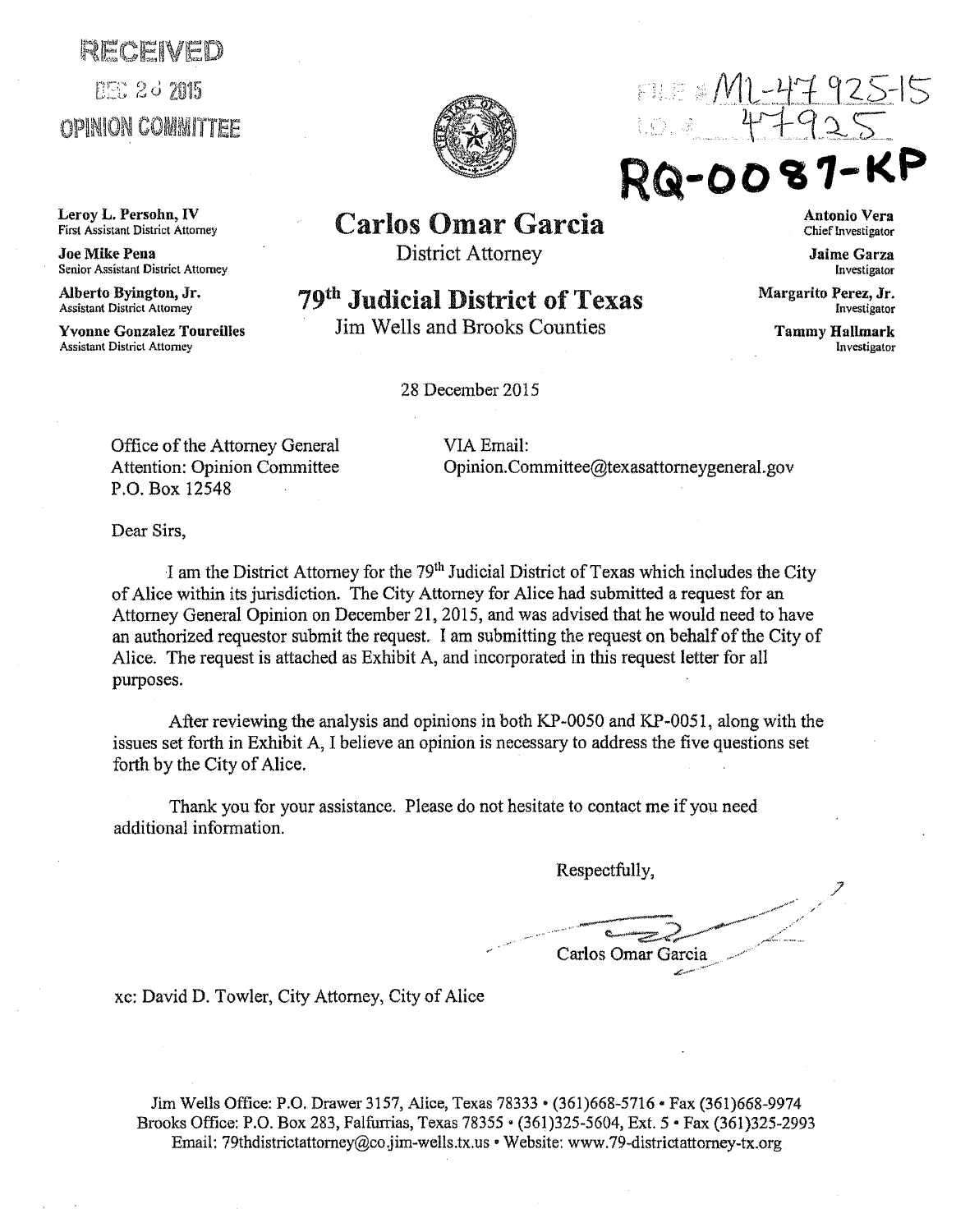## LAW OFFICES OF DAVID D. TOWLER

David D. Towler\*

Attorney at Law

P.O. *Box 569; 410 E. Collins San Diego, Texas 78384* 

*email: dtowler@dtowler.com \*Board Certified* - *Personal lnj11ry Trial I.aw* - *Texas Board of Legal Spedalizat{ on* 

*Telephone (361) 279-3368 Facsimile (361) 279-2543* 

December 21, 2015

Office of the Attorney General Attention Opinion Committee P.O. Box 12548 Austin, Texas 78711-2548

Email: Opinion.Committee@texasattorne ygeneral.gov

Re: Carrying handguns on City premises.

Dear sirs,

I am the City Attorney for the City of Alice, and the City is in the process of considering what restrictions will be imposed on carrying handguns on City premises. The City of Alice has a Council Chambers (on the second floor) where the open meetings are held, and a separate room (below the first floor} where closed sessions are held. The language of the Concealed Carry Notice (Penal Code §30. 06 (c) (3) and the Open Carry Notice (Penal Code §30.07(c) (3) statutes appears to leave some open questions:

- a. The Open/Concealed carrying is prohibited only "in the room or rooms where a meeting of the governmental entity is held," and possibly only while the meeting is being held. Tex. Penal Code 46.035(c).
- b. However, the Open Carry Notice requires that the Notice be posted "at each entrance to the property." Tex. Govt. Code §30.07 (c) (3).
- c. Although the term "premises" is defined, the term "property" is not.
- d. Tex. Govt. Code §411.209(a) prohibits an unauthorized notice under Penal Code §30.06 (but not §30.07).

Both Concealed and Open Carry Notices must be posted "on the property," (Penal Code §30.06(c) (3) (B) and Penal Code §30.07(c)(3)(B).) However, the City must post the Open Carry Notice "at each entrance to the property," but is prohibited from posting the Concealed Carry Notice unless authorized by Penal

Exhibit A